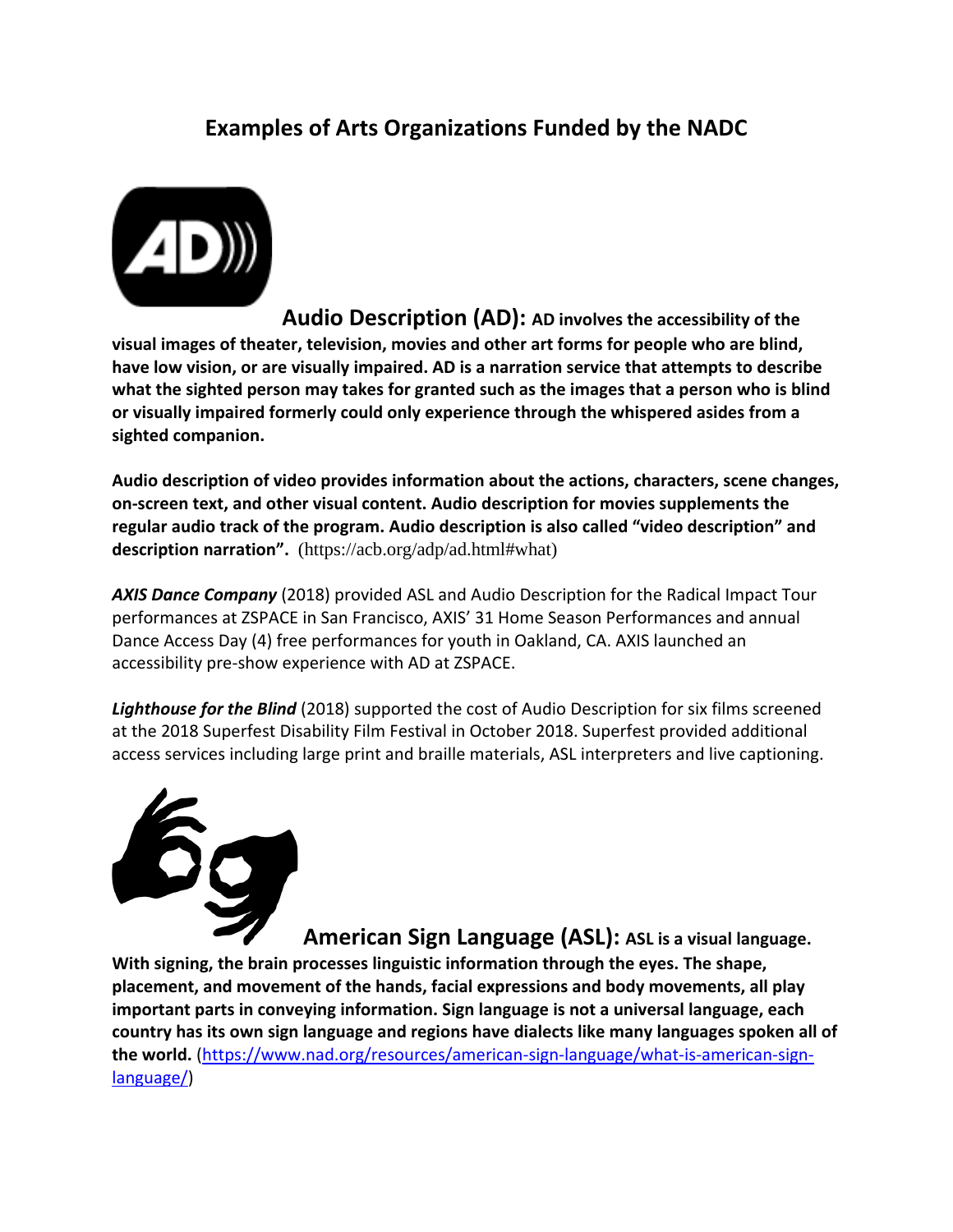*CounterPulse* (2018) hired 4 ASL interpreters for the production of Antoine Hunter's DEAF's Imprisoned, an interdisciplinary work of choreography, sign language, and multimedia. The piece paralleled deaf inmates' experiences in prison with deaf people's experience in a dominantly hearing world to expose the isolation and deprivation in deaf people's daily lives. Ten artists with disabilities were hired to be part of the event.

*Film Independent Company* (2018) offered ASL interpreters for the panels and keynote conversation for *We the People* at the LA Film Festival and to create accessible marketing materials. Funding for accessibility services for *We the People* inspired the LA Film Festival to provide accessibility services on a case-by-case basis for artists participating in the Artist Development programs, and to provide ASL interpretation at Opening and Closing Night of the Festival.



*We have provided accessibility services on a case-by-case basis for artists participating in our Artist Development programs, but we have never secured funding previously to expand accessibility for audiences beyond partnering with venues that are ADA compliant and physically accessible. We were thrilled to receive this grant and offer this support to our audiences."*

*Rock Paper Scissors Collective* (2018) provided ASL interpreters and Support Service Providers (SSP) during two mixed media collage workshops for deaf and deafblind artists, and at the opening receptions of the Mixed Media Collage exhibit. Deaf artists had ASL interpreters to converse with hearing viewers, while deafblind artists had SSPs to keep them oriented and facilitate communication with both Deaf and hearing attendees.



## **TOUCH MATERIALS VISUAL DESCRIPTION**

**incorporates tactile objects and materials in order to provide an understanding of the different styles and materials used by the artist. A tactile exhibit provides an opportunity for the visitor to touch the artwork in order to feel and interpret what they cannot see.**  (https://americanhistory.si.edu/blog/please-touch-objects-tactile-models-and-alternativeapproaches-curation)

*The Main Museum* (2018) added accessible services to the exhibition Milton Davis and Vickie Uyeda: Common Ground, an exhibition featuring two artists with developmental disabilities. Access services included touch materials to accompany a visual description tour (the tour was